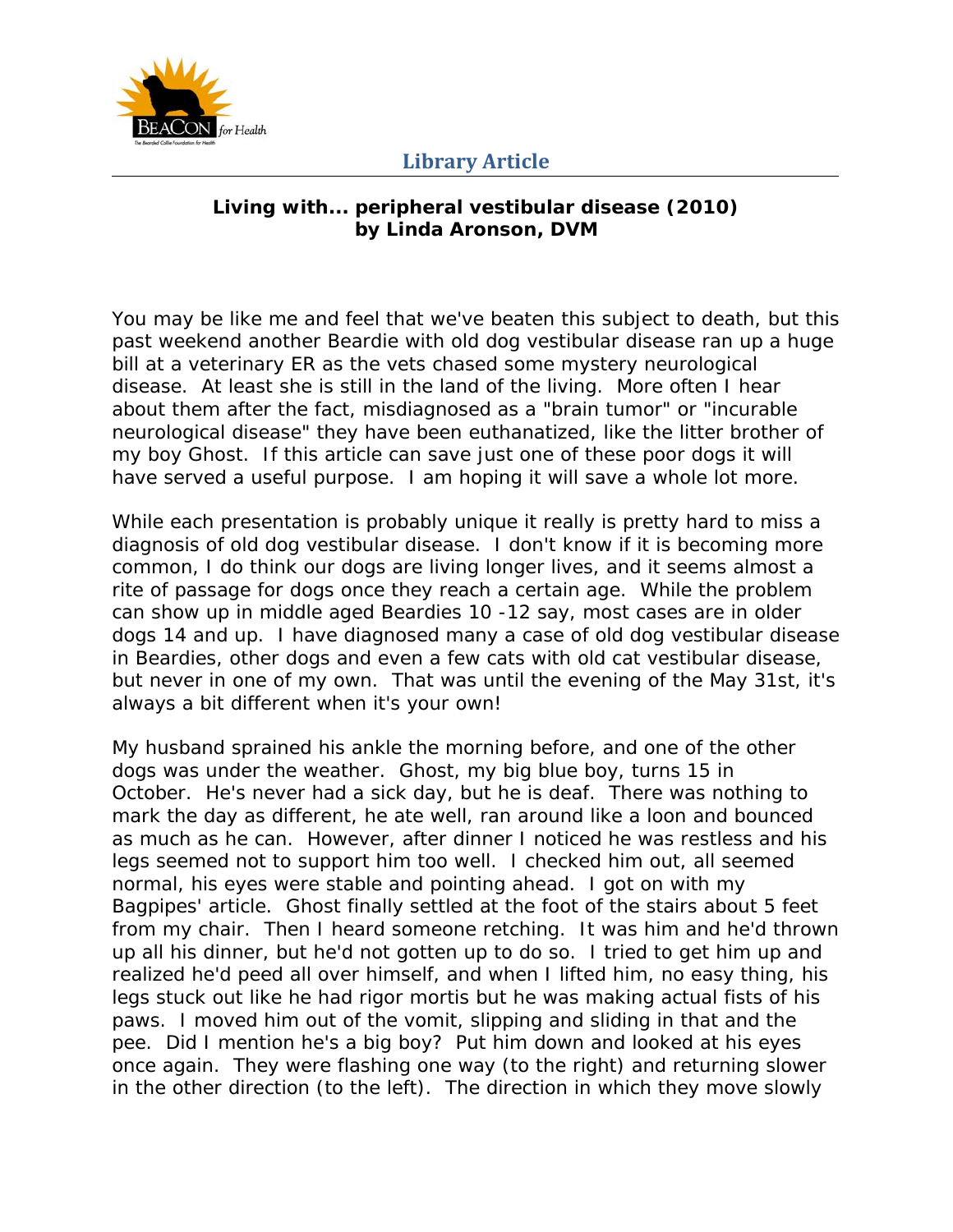

is usually the side of the lesion, but if both sides are affected the nystagmus may not be as visible. Ghost's eyes almost seemed to be spinning with an up and down component. No wonder he was feeling nauseous.

Diagnosis made I managed to heft him a few more feet onto the front porch. My husband commented it looked really scary, and got in the way. I called my son who said he was 15 minutes away. Ghost sat on the front step as his world spun, and I cleaned up the hall. My son and I got him onto the grass where he lay pretty much out of it. I had the bright idea to try the garden cart. Being picked up has bothered Ghost anyway since he was deaf, and with the addition of these new sensations he flailed and fought worse than ever. We managed to get him in the cart, although nearly broke a few of my son's bones doing so. Once there though he was quite content and rode around like a little pasha - make that quite a big pasha. I made him a bed up in his run, covered it with pee pads, blankets and towels and gave him something for his nausea. Unfortunately, it was an oral medicine, fortunately he didn't throw it up, probably he was already empty. The next morning he got an i/v catheter and a shot of an antinausea drug called Cerenia. He seemed quite content to lie still most of the time, so we let him. The Ringer's solution kept him hydrated, and he didn't throw up again. Apart from turning around when he'd peed so he didn't lie in it that was pretty much it for the first 30 hours. Then he decided he could get on his feet. We took him out, he peed and staggered quite a long way, even up hill. He had little control of where he went though, so when it was time to go in, my son just carried him. He seemed interested in food, but would pull away from his bowl whether it contained food or water.

Sometimes he'd eat a few kibbles from my hand or a little raw chicken mix, but my eager eater was gone. The concrete floor of the dog room was impossible for him, but once outside he managed pretty well and he could walk on the rubber matting in his run a bit, mostly though he lay down and regained his strength. I did get some of his Nerve and Muscle Plus in him and also some cholodin. He had been getting these for a year or more, they are very good for elderly dogs in general, but especially after an episode of vestibular disease. By the morning of the 4th day he tried to lift his leg to pee, he fell over, but we all cheered anyway. He still wasn't really eating or drinking though. I syringed some chicken soup in and he helped lap it down. After the second try with this it was like a light bulb went off and he started eating again. He didn't get every last bite then but the eating and drinking were back. If you put a hand on his collar he was pretty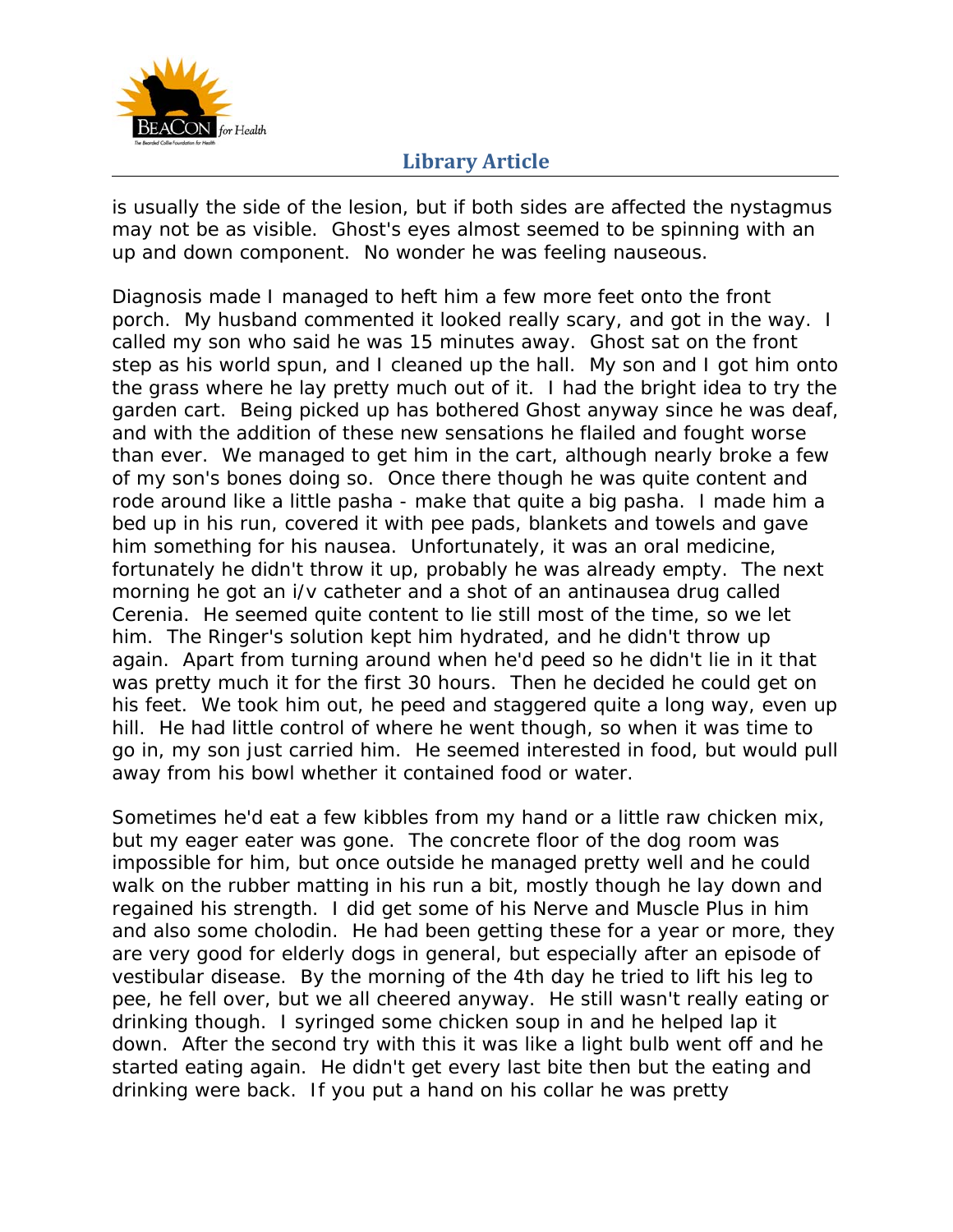

steerable. He started to be able to climb the stairs. By day 5 he actually jumped over the threshold into the house. Gradually his stamina and abilities improved - I say gradually, but within 2 weeks he was walking everywhere, jumping and just had a list to port, so he'd start walking straight and veer left. He used his tail as a rudder. By the third week even that had gone and he climbed up and stole a loaf of bread off the back of the kitchen counter. He did manage to break a canine tooth in one of his falls, but otherwise he's completely recovered and as good as new. Actually, he may even be a bit better than new. He seems to hear if you talk in a loud voice, before he just heard the other dogs barking, which they did to help direct him when he couldn't figure out which door we were going in. He also barks a bit less. He has always been an opportunist and since his senior years arrived he's felt another meal might be forthcoming if he barked enthusiastically, no matter how recent that last meal was. Now he's a bit less demanding, although just as eager to have his food.

So what is old dog vestibular disease, or as it is more correctly named canine idiopathic peripheral vestibular disease? The vestibular system is part of the inner ear and consists of three fluid filled loops (semicircular canals) oriented in three different planes. As an animal rotates its head the fluid moves and stimulates tiny hairs attached to nerve endings telling the animal where it is in space and how fast it is moving, so that it can balance and right itself with respect to its environment. Up and down motion is detected by other receptors in the middle ear, in a similar fashion but in this case there are tiny weights - otoliths - rather than hairs that move with the head. If movement is rapid, the fluid is sloshed around and the animal is left feeling dizzy and disoriented. The data is sent to the cerebellum and brain stem which adjust the position of legs, neck and eyes to right and stabilize the body, and to the hypothalamus to make the animal aware of where it is in space in case it wants to make further adjustments. If the animals starts to fall when asleep it will wake up - this is why animals recover faster from anesthesia when turned from side to side. For reasons that we don't really understand (idiopathic) some dogs suddenly develop signs of vestibular disease.

Suggested causes have been inflammation of the nerve endings, abnormal drainage of the fluid in the vestibular system or a change in the consistency of that fluid. Suddenly, the dog doesn't know which way is up and it feels really really dizzy. The dog staggers and stumbles, suffers motion sickness, develops nystagmus, circles towards the lesion (unless both sides are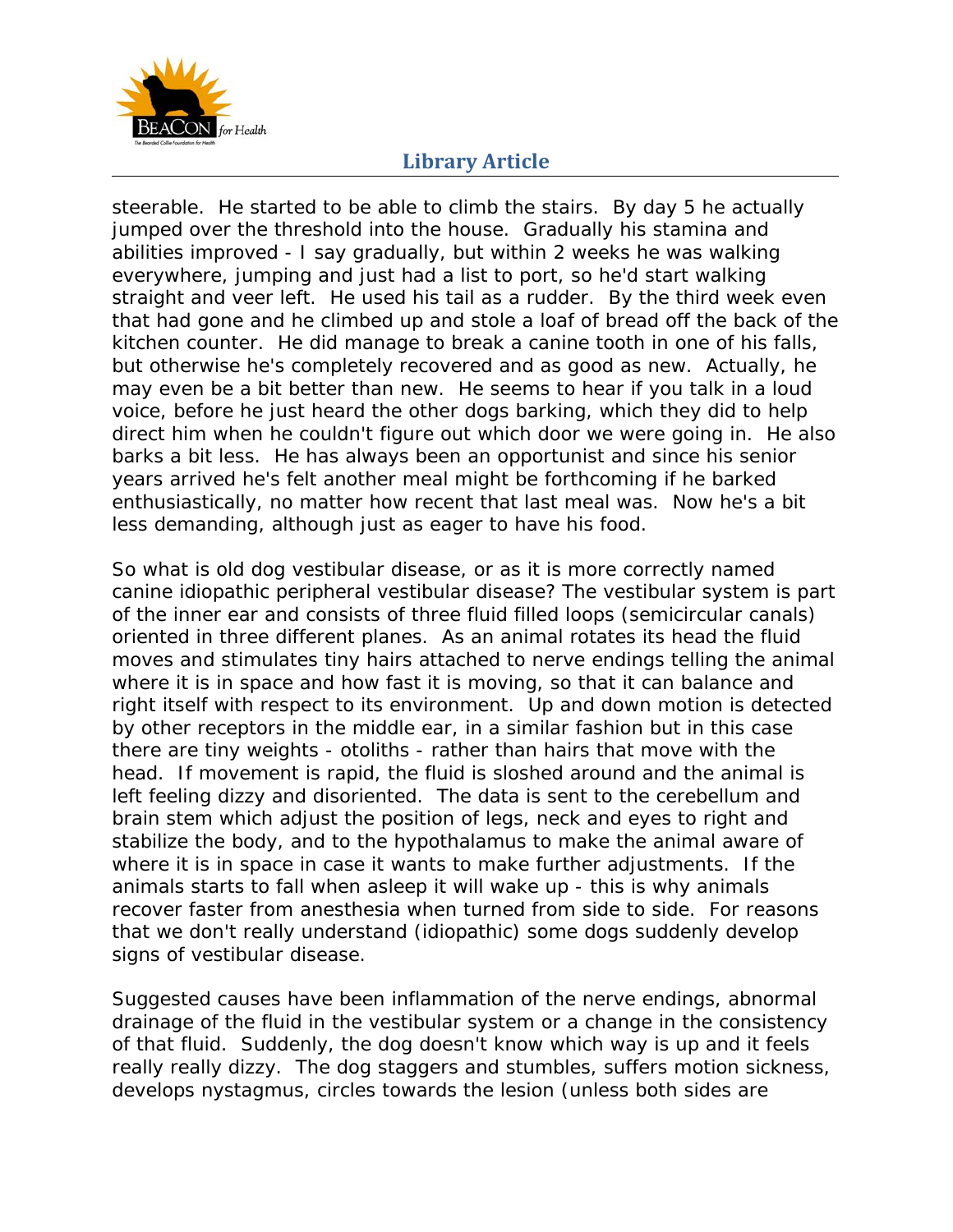

affected in which case he may move quite straight but will still stagger), he will fall usually towards the lesion and be much happier lying on that side. When the dog is up the head will be tilted towards the lesion, so he looks rather inquiring. I noticed this especially with Ghost, who always tilted his head when we were talking until he went deaf, I rather enjoyed this aspect of the illness, although now the head tilt has gone again. It tends to linger beyond most of the other symptoms.

The severity of symptoms and their duration can vary from dog to dog, but generally there is significant improvement in 3 to 5 days. Owners may find it easier to check their dog into the vet's so he can have an IV running for fluids, and able bodies to help him get up and down and movie around. Some dogs like the confinement of the bottom of a plastic crate. This can also be used to help prop them up in a sternal position rather than lying on their sides. This will help prevent bed sores in dogs that are debilitated for longer periods. Dogs with cerebellar strokes can show similar signs, and will recover with good nursing too, but may take a bit longer to do so. Strokes are relatively uncommon in dogs, so are brain tumors, so if you see these signs, most often it is old dog vestibular disease. During the recovery stage it is important to restrict the environment so the dog doesn't fall down stairs or out of a window or balcony. Most dogs will recover completely and never have another episode. Some dogs seem to enjoy the first one so much they do have further bouts. However, they will recover each time and be none the worse for wear.

If the dog shows signs of problems with other nerves controlling the head or face, if the nystagmus is primarily up and down rather than side to side, or only visible when the dog is in certain positions you may need to revise the diagnosis of old dog vestibular disease. These are more common with central vestibular disease - those areas of the brain which receive input from the vestibular system are affected rather than the vestibular system itself. This can be caused by a tumor, trauma or infection especially Rocky Mountain Spotted Fever or some other brain lesion. Obviously you'll likely know if your dog got a significant whack to the head or has been bitten by ticks. Otherwise it is probably prudent to just give supportive care for 3 or 4 days and watch for signs of improvement before pursuing other potential causes. Most of the time it will just be old dog vestibular disease and your dizzy friend will be well on the road to recovery without bankrupting you searching for a more esoteric cause. As we were told in vet school, this is